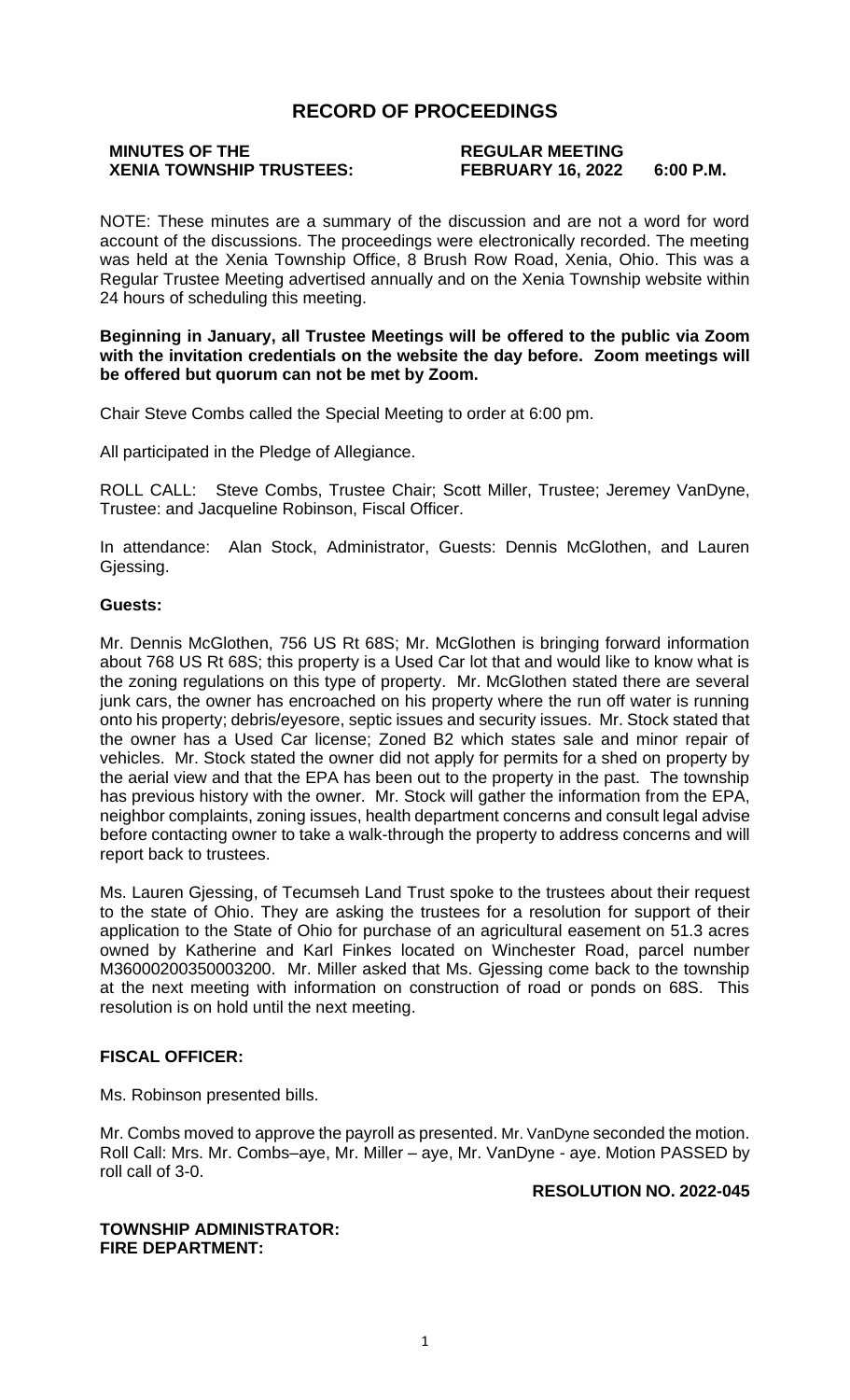#### **XENIA TOWNSHIP TRUSTEES REGULAR MEETING, FEBRUARY 16, 2022**

Mr. Stock read the commendation from Chief Beegle for Lt Adam Bistrek, Wes Moss, and Amanda Everett Commendation for their EMS response of January 30, 2022.

Mr. Stock read a letter of thanks from Cedarville Township for the Xenia township Fire departments assistance with a barn fire on January 28, 2022.

Mr. Stock asked the trustees to accept the resignation of PT FF/EMTA Wesley Moss, eligible for rehire; Mr. Moss is moving back to Michigan.

Mr. Miller moved to accept the resignation of PT FF/EMTA Wesley Moss, eligible for rehire. Mr. Combs seconded the motion. Roll Call: Mrs. Mr. Combs–aye, Mr. Miller – aye, Mr. VanDyne - aye. Motion PASSED by roll call of 3-0.

#### **RESOLUTION NO. 2022-046**

Mr. Stock asked the trustees to impose a 120-day moratorium effective today on the sale and discharge of 1.4G fireworks so that Xenia Township can study this issue further.

Mr. Combs moved impose a 120-day moratorium effective today on the sale and discharge of 1.4G fireworks so that Xenia Township can study this issue further. Mr. VanDyne seconded the motion. Roll Call: Mrs. Mr. Combs–aye, Mr. Miller – aye, Mr. VanDyne - aye. Motion PASSED by roll call of 3-0.

#### **RESOLUTION NO. 2022-047**

Mr. Stock informed the trustees that Brian Miller has returned from his deployment with FEMA to struggling areas of NY affected by the pandemic.

Mr. Stock informed the trustees that Josh Halverson has been approved to attend Clark State for Firefighter II classes to be reimbursed by the State of Ohio.

#### **ADMINISTRATOR:**

Mr. Stock presented Chamber of Commerce Report; the annual dinner is February 26,2022 honoring Sheriff Fischer a new Hero's award; fund raiser for the YMCA which has provided over \$300,000 in scholarships. WPAFB has relaxed their COVID protocols.

GC Township Association meeting is scheduled September 13, 2022 at Miami Township. ACE Taskforce has agreed to present, Bath Township has asked to join us.

Mr. Stock asked the trustee to accept the Federal Field Services contract for 2022 for \$2,375.00.

Move to accept the Federal Field Services contract for 2022 for \$2,375.00.

Mr. Combs moved to accept the Federal Field Services contract for 2022 for \$2,375.00. Mr. Miller seconded the motion. Roll Call: Mrs. Mr. Combs–aye, Mr. Miller – aye, Mr. VanDyne - aye. Motion PASSED by roll call of 3-0.

#### **RESOLUTION NO. 2022-048**

Mr. Stock asked the trustees to accept the attached Resolution for ARPA distributes funds. Xenia Township elects to take the standard allowance of revenue loss due to the public health emergency and to use it to fund government services.

Mr. Combs moved to accept the attached Resolution for ARPA distributes funds. Xenia Township elects to take the standard allowance of revenue loss due to the public health emergency and to use it to fund government services. Mr. Miller seconded the motion. Roll Call: Mrs. Mr. Combs–aye, Mr. Miller – aye, Mr. VanDyne - aye. Motion PASSED by roll call of 3-0.

#### **RESOLUTION NO. 2022-049**

Mr. Stock asked the trustees to accept the final 2022 Budget as presented